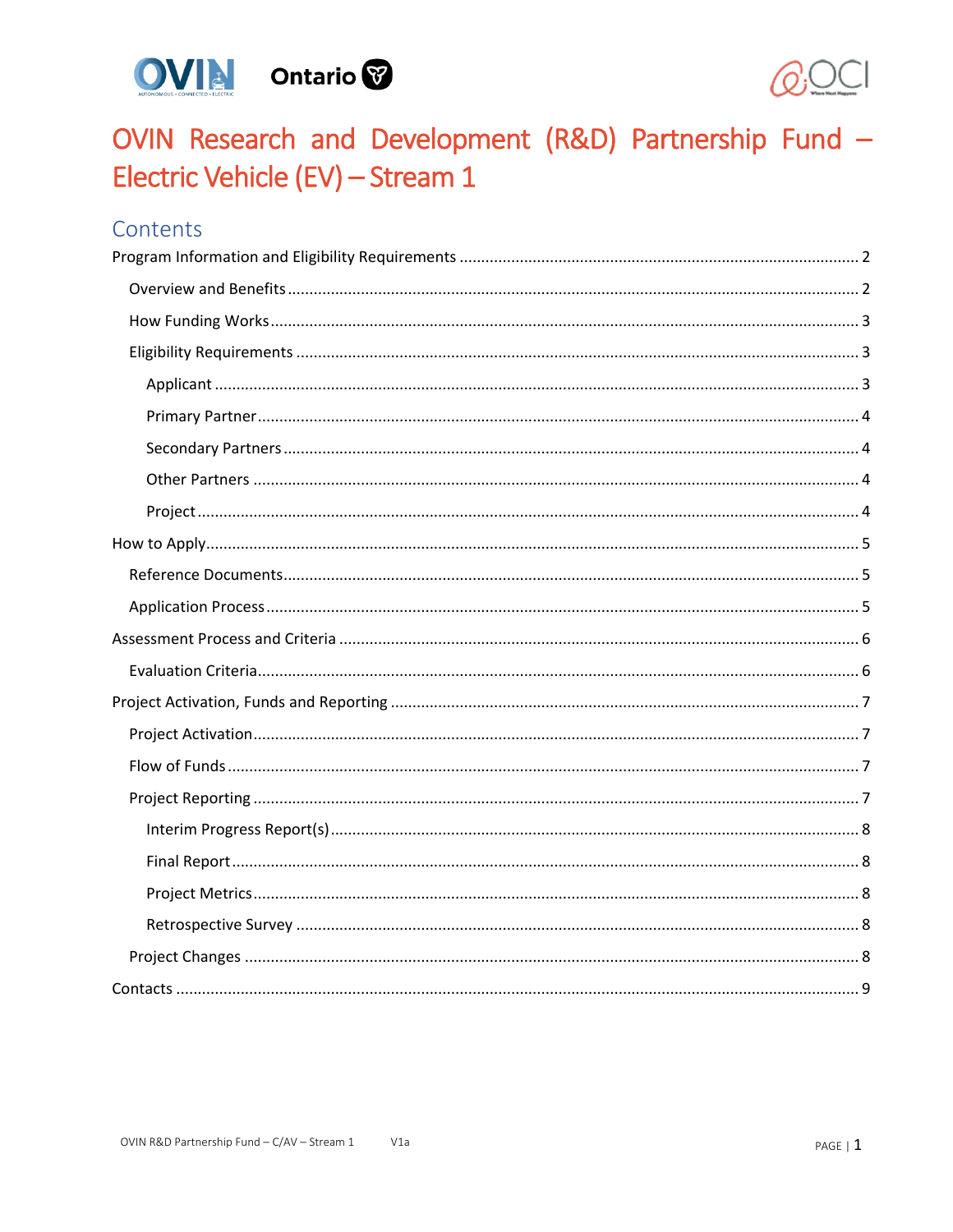



# <span id="page-1-0"></span>Program Information and Eligibility Requirements

### <span id="page-1-1"></span>Overview and Benefits

The R&D Partnership Fund – Electric Vehicle (EV) – Stream 1 contributes up to one-third of eligible project costs for approved projects up to a maximum of \$100,000, with the remainder contributed by Applicants and/or private sector Partners. Project funding can be used towards the technology/product/service validation, testing, piloting, demonstration, commercialization, and deployment of mobility products and services for electric vehicle (EV) and battery-focused technologies, and other EV related technologies in the following *Priority Areas*:

- Mass light vehicles (e.g., cars, trucks, and vans)
- Heavy duty vehicles (including commercial vehicles, trucks, buses, RVs, and others used for goods movement)
- Transportation infrastructure
- Intelligent Transportation Systems (ITS)
- Transit-supportive systems and vehicles

Examples of EV and battery-focused technologies, and other EV related technologies:

- Light weighting
- Electrified powertrains, electric motors, transmission systems, battery management systems
- EV batteries, battery materials and chemistry, component manufacturing processes
- Charging systems and EV fleet management technologies
- Hydrogen and alternative fuel cell EVs
- Electric micro-mobility

Please note that any public communications about the project, OVIN, or Ontario funding will require review and approval from OCI prior to release. Sharing information and achievements through showcase events and media communications is encouraged and will be supported.

**NOTE:** OVIN does not preclude the testing and/or demonstration of automotive and mobility technologies anywhere in Ontario, subject to Ministry of Transportation's (MTO's) Pilot Project (0. Reg. 306/15, under [Highway Traffic Act, R.S.O. 1990, c. H.8\)](http://www.ontariocanada.com/registry/view.do?postingId=26147&language=en) and all other applicable laws and regulations.

| Benefits to applicants and partners                                                                                                                                                                                                                                                                      | Benefits to society                                                                                                        |
|----------------------------------------------------------------------------------------------------------------------------------------------------------------------------------------------------------------------------------------------------------------------------------------------------------|----------------------------------------------------------------------------------------------------------------------------|
| Commercialization of Ontario-made<br>technologies<br>Demonstration of Ontario-made<br>$\bullet$<br>technologies to potential customers<br>Relationships with researchers to extend<br>$\bullet$<br>company R&D<br>Marketable solutions to current challenges<br>$\bullet$<br>Public/private partnerships | Increased road safety<br>$\bullet$<br>Cleaner transportation<br>Reduced environmental and carbon<br>$\bullet$<br>footprint |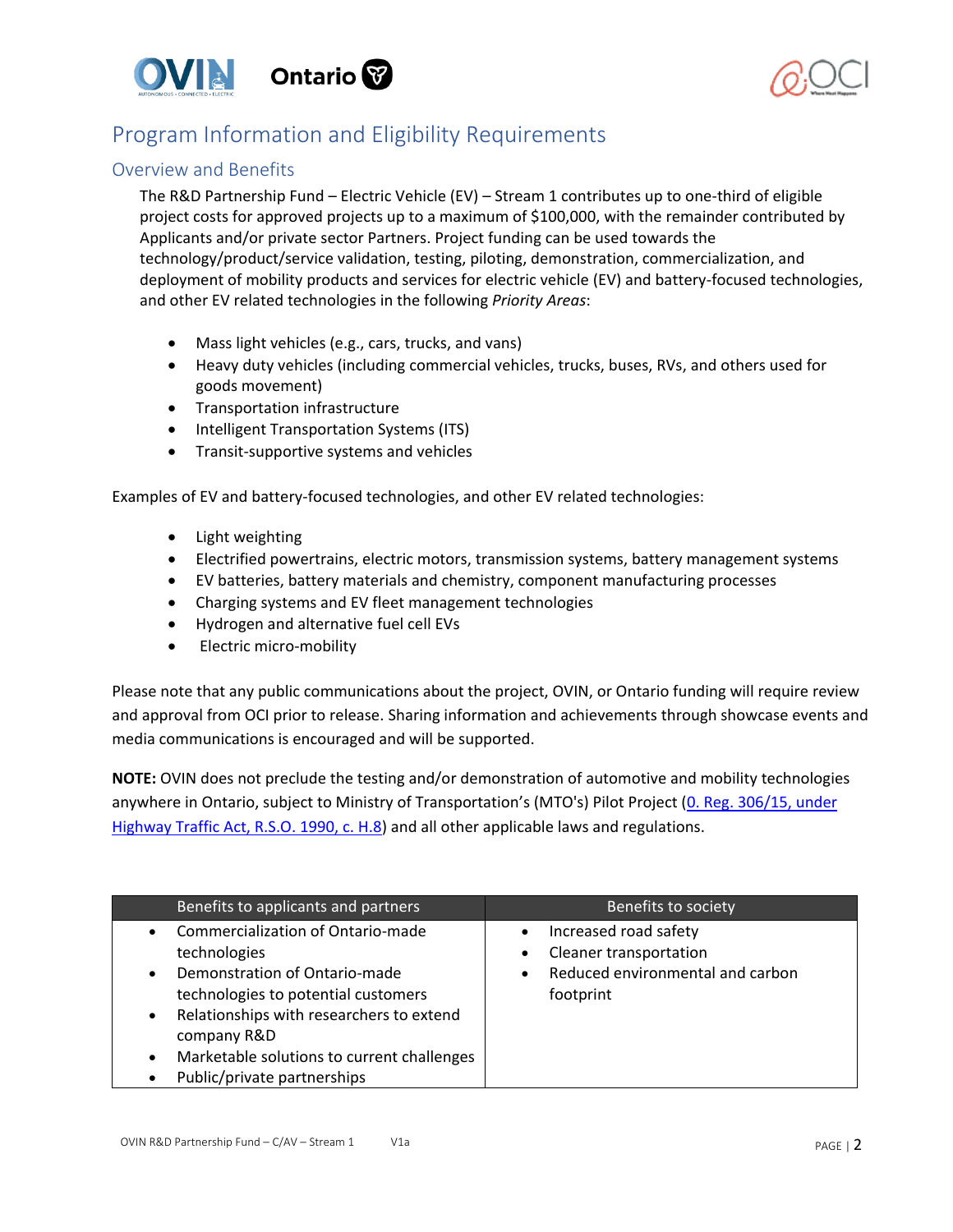



# <span id="page-2-0"></span>How Funding Works

| <b>OVIN Contribution</b>    | <b>Reimbursement</b> of one-third (maximum) of total project eligible costs, up |  |
|-----------------------------|---------------------------------------------------------------------------------|--|
|                             | to \$100,000, triggered by submission and approval of quarterly reports         |  |
| <b>Matching Requirement</b> | Two-thirds (minimum) of total eligible project costs (i.e., minimum 2:1         |  |
|                             | match to OVIN contribution)                                                     |  |
|                             | Contribution match may come from Applicant and/or Partners                      |  |
|                             | Contribution match MUST be in the form of <b>private</b> sector<br>$\bullet$    |  |
|                             | contributions, and be unencumbered from other government                        |  |
|                             | grant sources                                                                   |  |
| Example                     |                                                                                 |  |
|                             | Total eligible project costs: \$100,000                                         |  |
|                             | Maximum OCI contribution = $$33,000$<br>٠                                       |  |
|                             | Minimum Private Sector contribution = \$67,000<br>$\bullet$                     |  |
|                             |                                                                                 |  |
| <b>Funding Recipient</b>    | OVIN funds flow only to the Applicant. The Applicant is responsible for         |  |
|                             | reimbursing Partners, if applicable.                                            |  |

- Refer to the Eligible Expenditures Guide (Resource Documents OVIN Ontario Vehicle Innovation [Network \(ovinhub.ca\)\)](https://www.ovinhub.ca/resource-documents/) for full details.
- All project activities must be performed within Ontario unless written approval has been obtained from OCI before submission of an application.
- OCI may reimburse expenses incurred after the application approval date. The Funding Agreement must be executed by relevant parties before a project is activated. Until activation is complete, project expenses are incurred at the risk of the participants.
- Collectively, the *Applicant*, *Primary Partner*, and *Secondary Partners* must achieve a 2:1 private sector contribution to the project. The contribution must be unencumbered; that is, it cannot be used to leverage other public funds to pay for a portion of the same activity.
- Contributions from public entities (municipalities, transit authorities, academic institutions, local electricity distribution companies, government agencies, provincial and federal departments, and grant programs, etc.) do not constitute eligible sources of matching.
- *Applicants* and *Partners* will be required to disclose all sources of funding being applied for and/or received for the project.

# <span id="page-2-1"></span>Eligibility Requirements

### <span id="page-2-2"></span>Applicant

- A small- and medium- sized enterprise (SME) with fewer than 500 global full-time employees.
- May be an *Applicant* on only one R&D Partnership Fund project at a time.
- Must have registered operations (R&D, manufacturing, product management, etc.) in Ontario.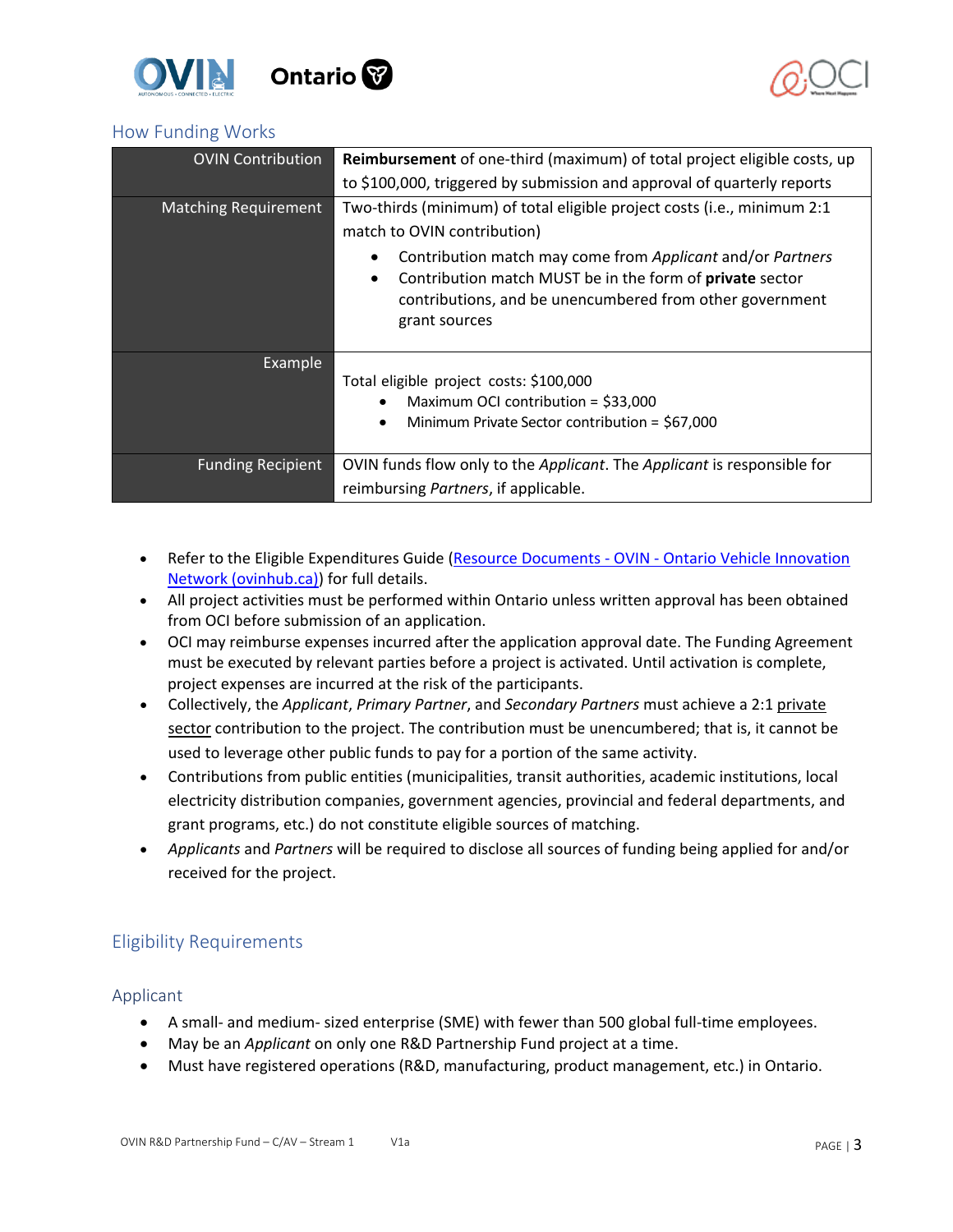



- *Applicants* who have received over \$500,000 of funding from OCI administered programs in their lifetime (excluding TalentEdge) are required to obtain OCI approval before a new application for funding is initiated. Your Business Development Manager can guide you through the process.
- The *Applicant* is a co-signatory to the Funding Agreement.

#### <span id="page-3-0"></span>Primary Partner

A *Primary Partner* is an organization directly participating in the R&D project and whose participation demonstrates "market pull" (e.g., as a customer) for the *Applicant's* technology.

- The *Primary Partner* may participate in multiple concurrent projects.
- The *Primary Partner* is a co-signatory to the Funding Agreement.

The *Primary Partner* may be:

- Small and Medium-Sized Enterprises (SMEs)
- National and Multi-National Enterprises (NEs and MNEs)
- Academic institutions (as clients only)
- Municipalities
- Transit Authorities
- Crown Corporations
- Indigenous Communities
- Not-For-Profit Organizations representing industry

#### <span id="page-3-1"></span>Secondary Partners

*Secondary Partners* are additional organizations directly contributing **matching leverage** to the project.

- *Secondary Partners* may participate in multiple concurrent projects
- *Secondary Partners* are co-signatories to the Funding Agreement.

#### *Secondary Partners* may be:

- Small and Medium-Sized Enterprises (SMEs)
- National and Multi-National Enterprises (NEs and MNEs)
- Not-For-Profit Organizations (such as industry associations and Not-For-Profit Organizations with non-public sources of funding)

#### <span id="page-3-2"></span>Other Partners

*Other Partners* are organizations – such as public entities – providing support to the project, which can be recorded as an "other contribution" but do not contribute to the 2:1 private sector matching contribution requirement. *Other Partners* do not co-sign the Funding Agreement.

#### <span id="page-3-3"></span>Project

- One *Applicant* and one *Primary Partner*.
- Unlimited number of additional *Secondary Partners,* or *Other Partners* can join.
- *Applicant* and *Primary Partner* must have an arm's-length business relationship.
- Project activities are carried out in Ontario.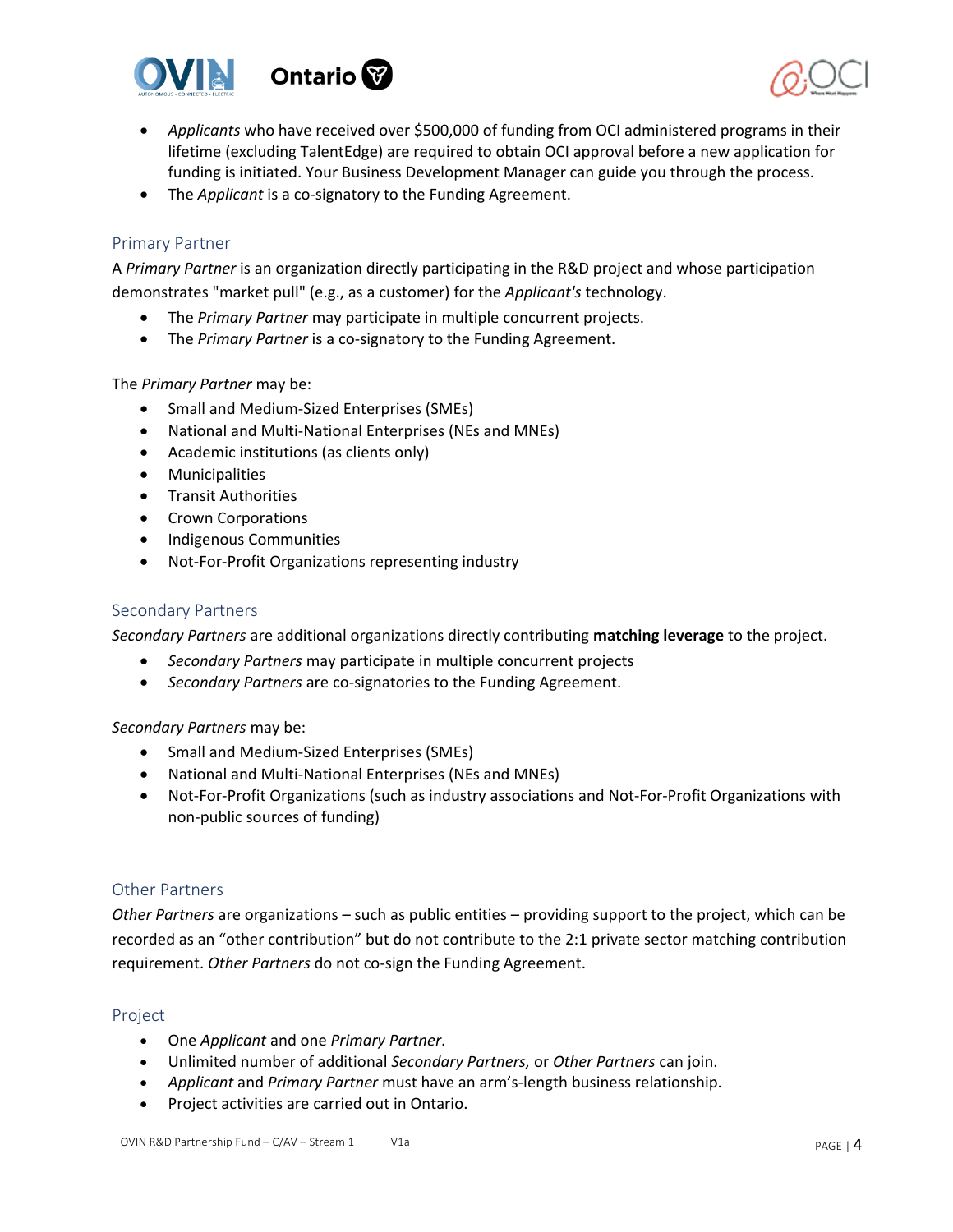



- Minimum 2:1 contribution match by *Applicants* and/or private sector *Partners*.
- Projects can be up to 12 months in duration.
- This program is not intended for research to prove feasibility or basic technology research. Projects should be at Technology Readiness [Level 3-9.](https://www.ic.gc.ca/eic/site/ito-oti.nsf/eng/00849.html)
- Typical project activities include proof-of-concept, technology development, demonstration, product/service validation, testing, certification, and piloting.
- Intellectual Property (IP) arising from a project will be managed by project *Applicant* and *Partners* as OCI does not claim or manage IP rights.
- *Applicant* and *Partners* should demonstrate close collaboration and scalable outcomes with high potential for commercialization, strong commercial pull, competitive advantage, and alignment with intended program benefits.

# <span id="page-4-0"></span>How to Apply

# <span id="page-4-1"></span>Reference Documents

The OCI Funding Agreement, the Eligible Expenditures Guide, the EOI Questionnaire, the Full Proposal Questionnaire, the Letter of Support Template, and the Data and Information Sharing Protocol (DISP) documents are available for your perusal here:

Resource Documents - OVIN - [Ontario Vehicle Innovation Network \(ovinhub.ca\)](https://www.ovinhub.ca/resource-documents/)

### <span id="page-4-2"></span>Application Process

Applications to the OVIN R&D Partnership Fund – EV – Stream 1 - are accepted on a rolling intake basis – there are no deadlines while the program is open.

The Stream 1 contains one stage: a Full Application.

1. To begin the Full Application submission process, please complete a client intake form [\(Resource](https://www.ovinhub.ca/resource-documents/)  Documents - OVIN - [Ontario Vehicle Innovation Network \(ovinhub.ca\)\)](https://www.ovinhub.ca/resource-documents/).

#### **Please note:** Completion of this form does not constitute an application for funding.

An OCI Business Development Manager (BDM) will contact you to discuss the opportunity and assist you with developing your proposal.

- 2. *Applicants* submit their Full Application for internal and external review.
- 3. Your BDM must endorse your application for eligibility and suitability prior to submission.
- *4.* External reviewers score your application. Applications which meet a minimum scoring threshold are recommended for funding recommendation to OCI's Internal Review Panel (IRP).
- *5.* IRP, comprised of senior OCI staff, makes the final decision.
- 6. Successful *Applicants* will be notified by OCI and provided an outline of conditions and additional information necessary to activate the project.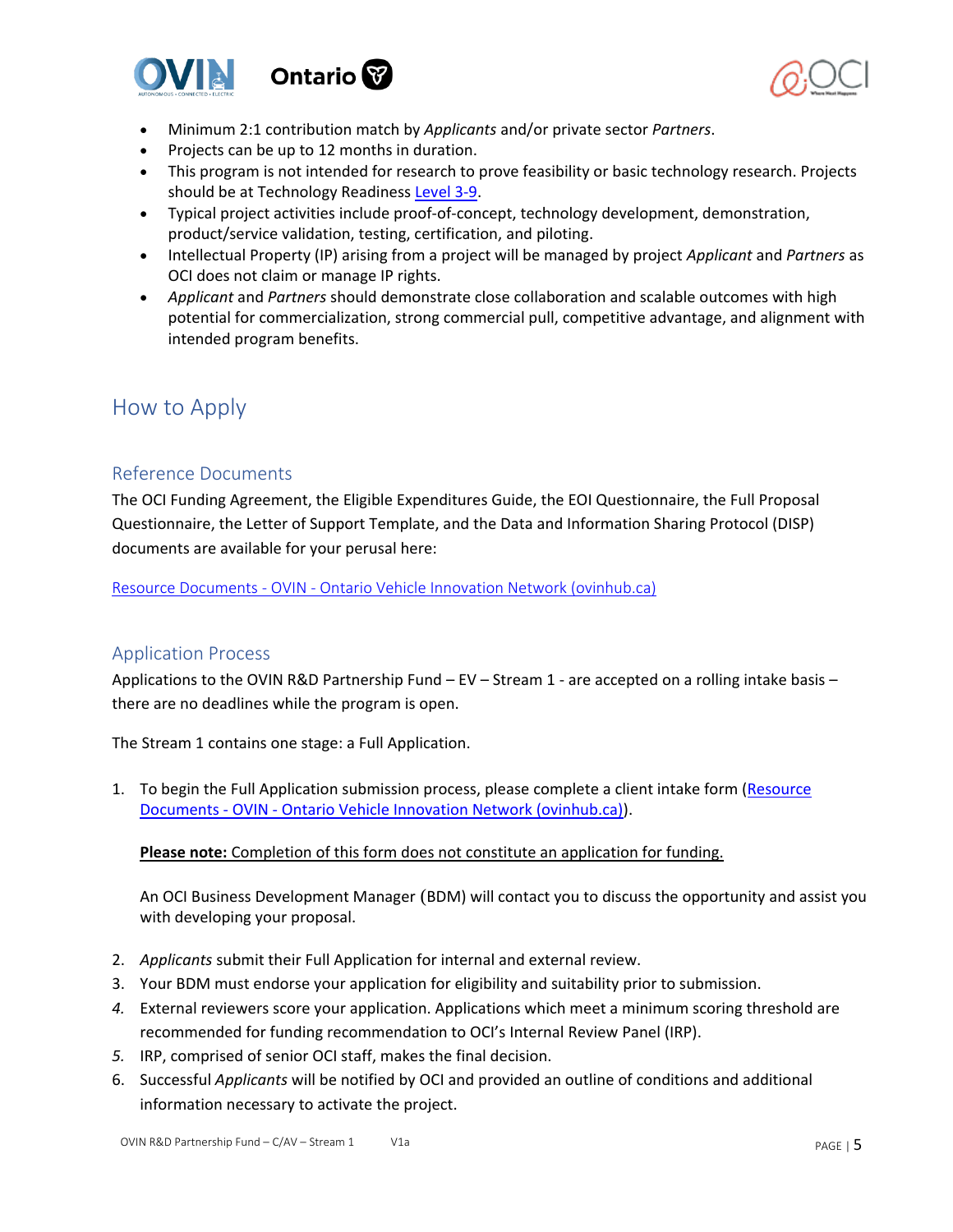



*7. Applicants* who are not selected will be notified by OCI. Feedback on the decision can be provided by their BDM.

#### *Notes on proposal submission:*

Applications must be accompanied by a signed Letter of Support (LOS) from contributing Partner organizations, confirming financial commitment to the project, activities, duration, resources as a "Project Contributor/Partner," and acknowledgement of the requirement to sign the standard OCI Funding Agreement. A template is available as reference; although its use is optional, all items listed must be included in your letter.

*Applicants* should start negotiations with their project *Partner(s)* regarding intellectual property (IP) preferably before submission of the application.

# <span id="page-5-0"></span>Assessment Process and Criteria

The OVIN R&D Partnership Fund – EV – Stream 1 is a discretionary, non-entitlement program with limited funding. OCI will fund qualified projects with potential for the greatest economic benefits and contribution to transportation advancements to Ontario. Not all eligible applications can be funded.

All eligible applications are assessed on their merit and reviewed against program objectives and evaluation criteria.

Full Applications are internally reviewed for eligibility, completeness, and financial compliance, prior to evaluation by independent external reviewers with domain and sector expertise. All reviewers are bound by Non-Disclosure Agreements (NDAs). The final funding decision is made by OCI.

### <span id="page-5-1"></span>Evaluation Criteria

Evaluation criteria include, but are not limited to, the following:

- Clarity of the challenges, significance of the market opportunity, expected economic benefit to the companies and Ontario (e.g., new revenues, job creation/retention, productivity improvements), and potential benefit/contribution to Ontario's transportation ecosystem (e.g., infrastructure, systems, and vehicles).
- Technical merit, novelty, and ability of the innovation to address challenges and market opportunities.
- Expertise and experience of the team members, clarity of roles and responsibilities, and evidence of collaboration.
- Potential impact and outcomes to the automotive and smart mobility sector, social, environmental, and/or other benefits (i.e., leading to globally competitive business and market opportunities).
- Clarity, feasibility, and appropriateness of the project plan and budget.
- A clear strategy and capacity to bring the results to market and/or implement proposed solutions
- Overall quality and completeness of the application.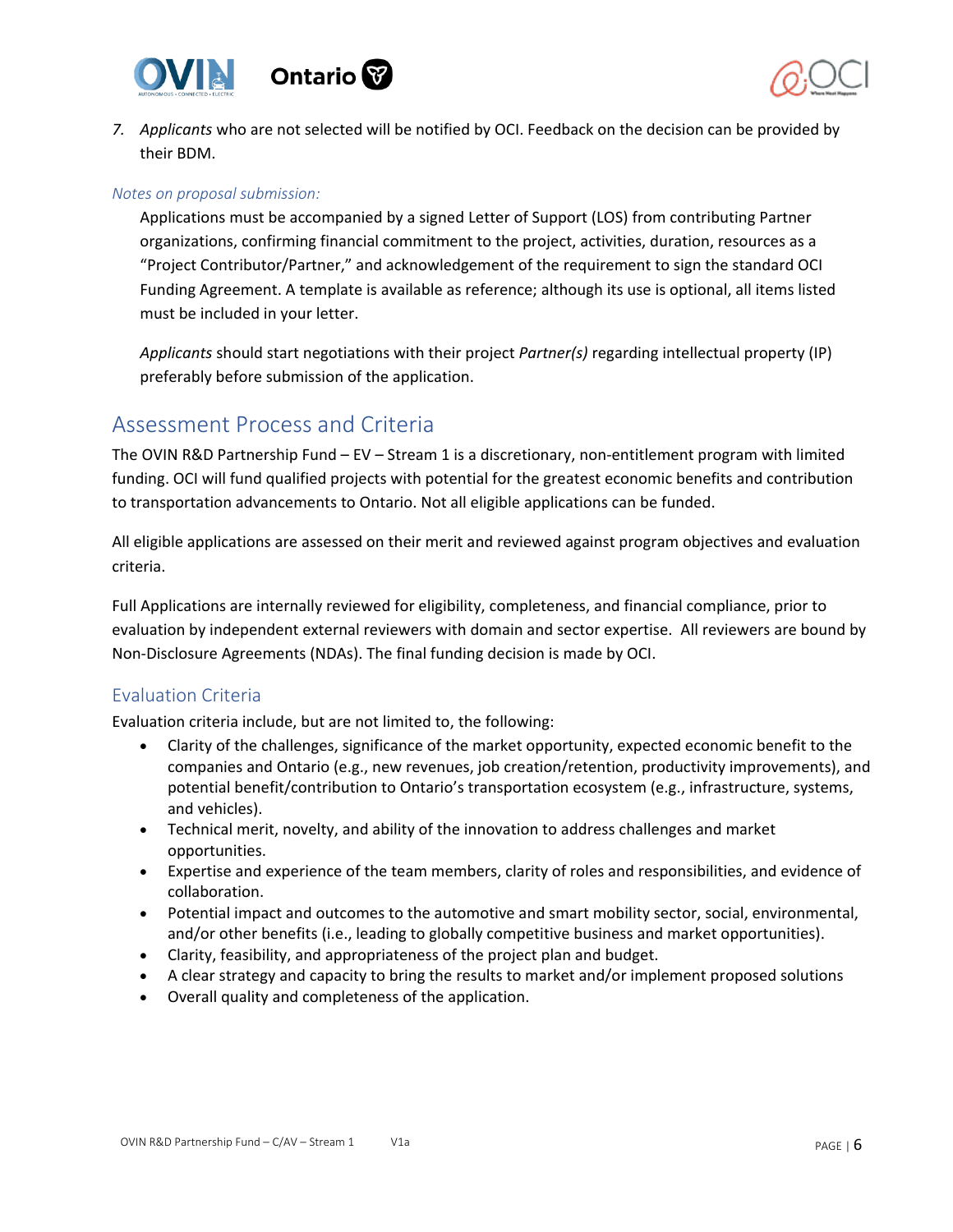



# <span id="page-6-0"></span>Project Activation, Funds and Reporting

## <span id="page-6-1"></span>Project Activation

- The *Applicant*, *Primary Partner*, and *Secondary Partners* must execute the OCI Funding Agreement, within 30 days of the announcement of award
- The executable agreement with schedules specific to the approved proposal will be generated through our online management system and sent to all contracting parties.

### <span id="page-6-2"></span>Flow of Funds

- OCI funds flow only to the *Applicant*. The *Applicant* is responsible to reimburse *Partners*, if applicable.
- Reimbursements are triggered by the submission and approval of reports.
- Reimbursement claims from *Applicant* to OCI are made when submitting quarterly mid-term and final reports and paid following approval.
- An advance payment of up to 10 per cent, at the sole discretion of OCI, is released upon activation of the project.
- 10 per cent hold-back remitted upon submitted and approved final report.
- Payments are based on the total OVIN award project value.

# <span id="page-6-3"></span>Project Reporting

A major component of OVIN is the generation and analysis of data and information to support Ontario's automotive and mobility ecosystem (e.g., governments, broader public-sector organizations, industry, postsecondary institutions, transportation authorities, etc.).

**OCI will not be collecting, analysing or otherwise handling and disseminating data and information considered by applicants to be proprietary, commercially sensitive, or publicly sensitive. OCI will work with applicants to ensure that the collection of information reflects specific project design or business needs and supports their interests. Please refer to DISP for details.**

Reporting instructions and templates will be sent to successful parties at the time of reporting. Reports must be received and approved by OCI prior to release of funds for eligible claims.

#### *Notes*:

- Applicants MUST retain all proof of purchases, receipts, and other relevant documentation relating to eligible expenses.
- Completion of all required reports is a contractual obligation to receive funding from OCI.

The following project reports will be required: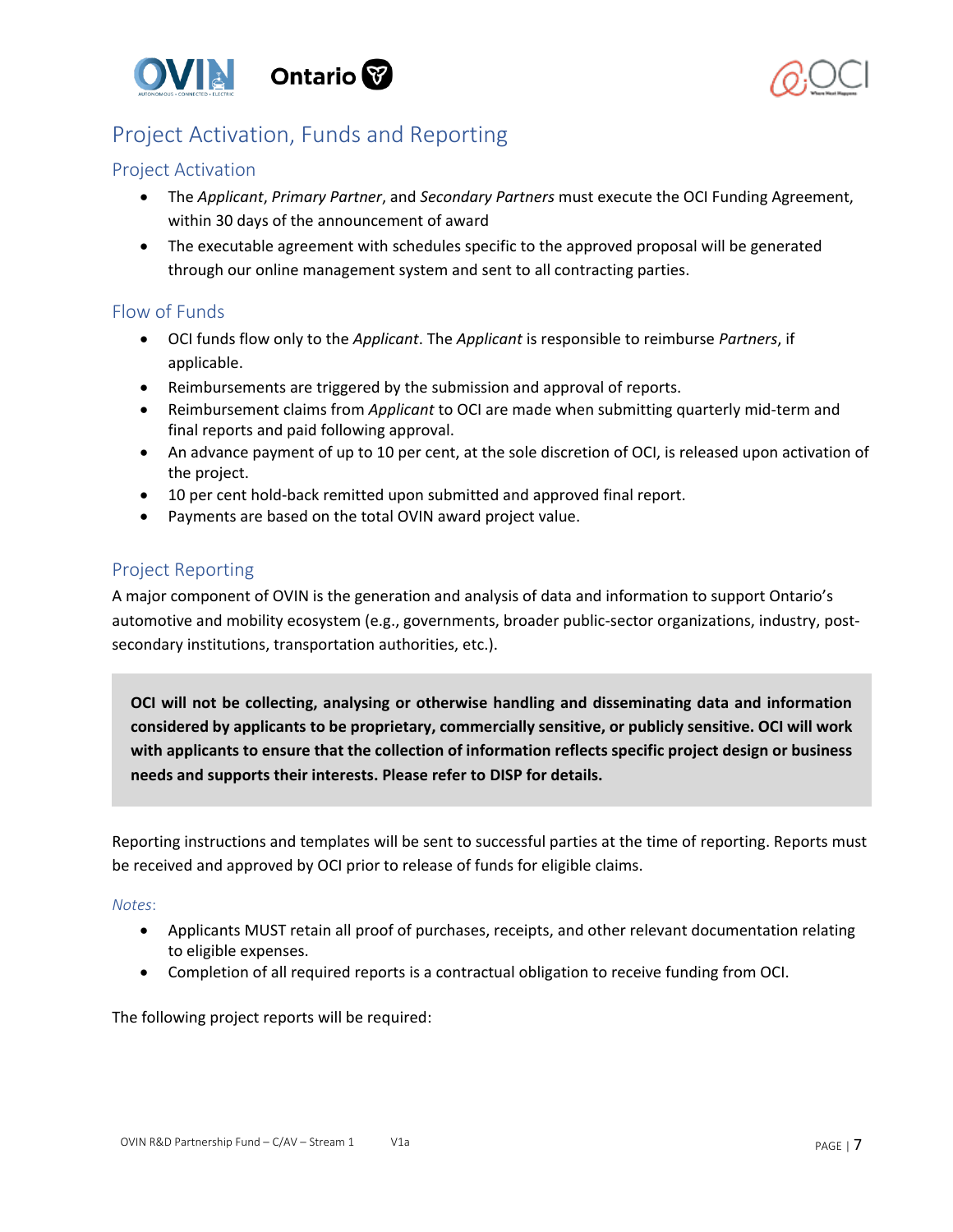



#### <span id="page-7-0"></span>Interim Progress Report(s)

Quarterly reports (based on OCI's fiscal year starting April 1), including progress, project metrics, data and information requirements, claim form, proof of expenditures, and partnership contributions, financial attestation, and a request for reimbursement must be submitted by the *Applicant*. The reports are due no later than 30 days following the end of the quarter.

The Report form is accessed directly on the AccessOCI system from the Report Tab.

#### <span id="page-7-1"></span>Final Report

A final report, including progress, project metrics, data, and information requirements, claim form, proof of expenditures and partnership contributions, financial attestation, and a request for reimbursement is required at the end of the project. Forty-five (45) days prior to the scheduled completion date, the *Applicant* and all contributing *Partners* will receive an email notification of the project end date from the AccessOCI system, with a link to the Final Report should the parties wish to begin entering data.

- *Applicants* can request early reporting by emailing [the](mailto:the) Program Manager
- On the scheduled project completion date, the *Applicant* and all contributing *Partners* will receive another notification and a link to complete the Final Report from OCI's AccessOCI system.
- *Applicants* and contributing *Partners* must submit their Final Report within 30 days of project completion to be reimbursed for eligible expenses and maintain good financial standing with OCI.

#### <span id="page-7-2"></span>Project Metrics

If a project crosses an OCI fiscal year end (March 31), the *Applicant* will be required to complete an annual metrics survey each April, for the part of the project that has been completed since the previous March 31. This annual report is mandatory for OCI to fulfil its contract with its funders. Required metrics reports must be submitted to maintain good financial standing with OCI.

#### <span id="page-7-3"></span>Retrospective Survey

At one, two and three years after project completion, the *Applicant* will be sent a link to complete a retrospective survey to collect data on commercial outcomes from the project. This information is required by OCI for assessment of program impact and continuous improvement.

#### <span id="page-7-4"></span>Project Changes

If required, *Applicants* MUST request project extensions, milestone variances, and/or variances to the OVIN budget exceeding 10% of any budget category value using the Project Change Request form in the Project Administration tab in its AccessOCI project file. Such requests must be made at the earliest possible opportunity and approved before the planned changes are implemented.

Applicants are encouraged to reach out to their business development manager for further guidance on project change requests.